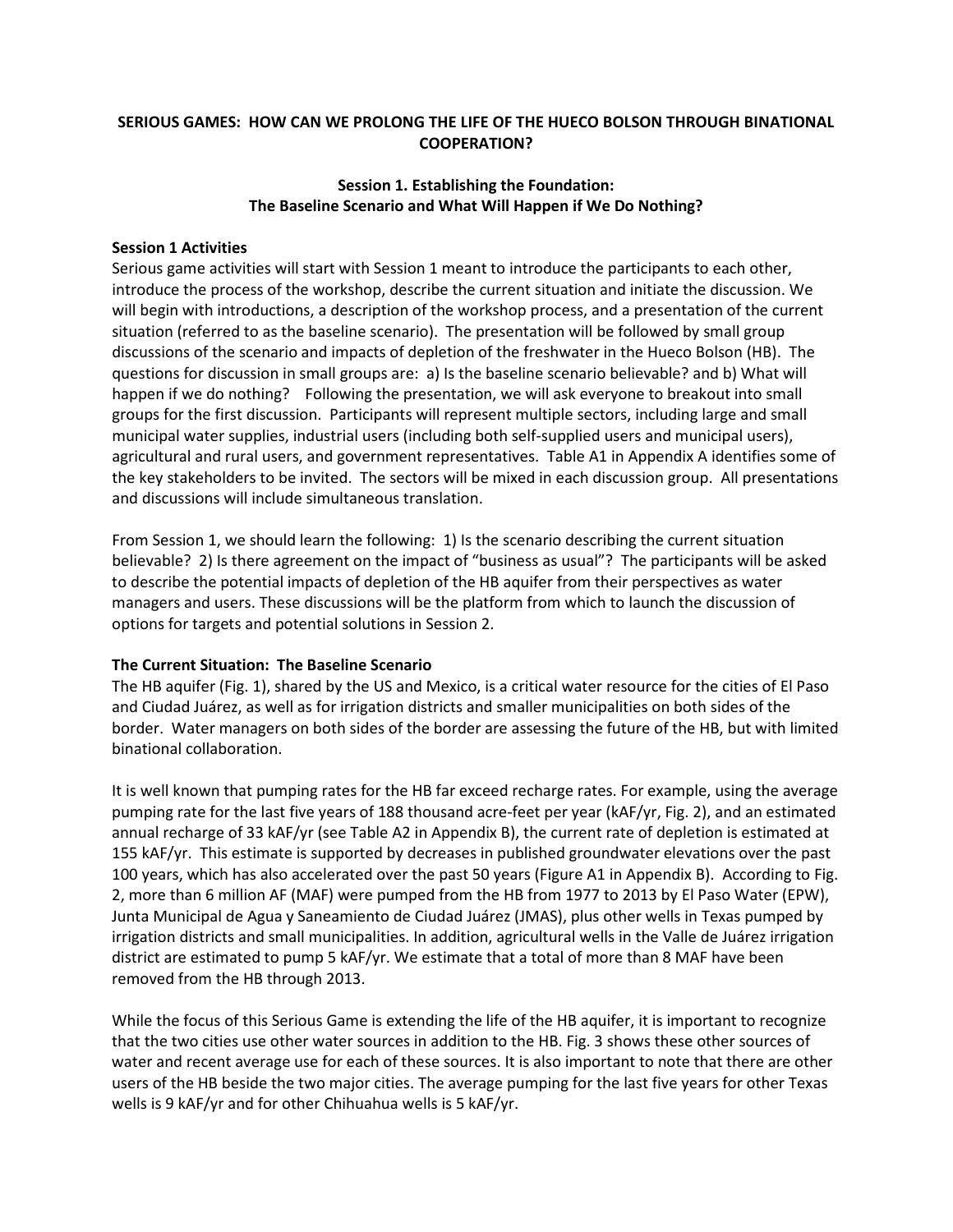

**Figure 1.** Location of HB, cities of Ciudad Juarez and El Paso, and irrigation districts.



**Figure 2.** Pumping from the Hueco Bolson by El Paso Water (EPW), Junta Municipal de Agua y Saneamiento de Ciudad Juárez (JMAS), and other wells in Texas. Source EPW Montgomery & Associates Report, 2017.

Salinity in groundwater pumped from the HB varies from fresh (< 1,000 mg/L total dissolved solids, TDS) to brackish concentrations of up to 3,000 mg/L. Both cities have experienced increasing salinity because high pumping and depletion rates have caused brackish water intrusion into freshwater zones of the HB. For example, salinity increased from 750 mg/L TDS to 1,200 mg/L from 1979 to 1993 in an EPW monitoring well, a rate of increase of 30 mg/L per year.



associated demands from most recent year statistics were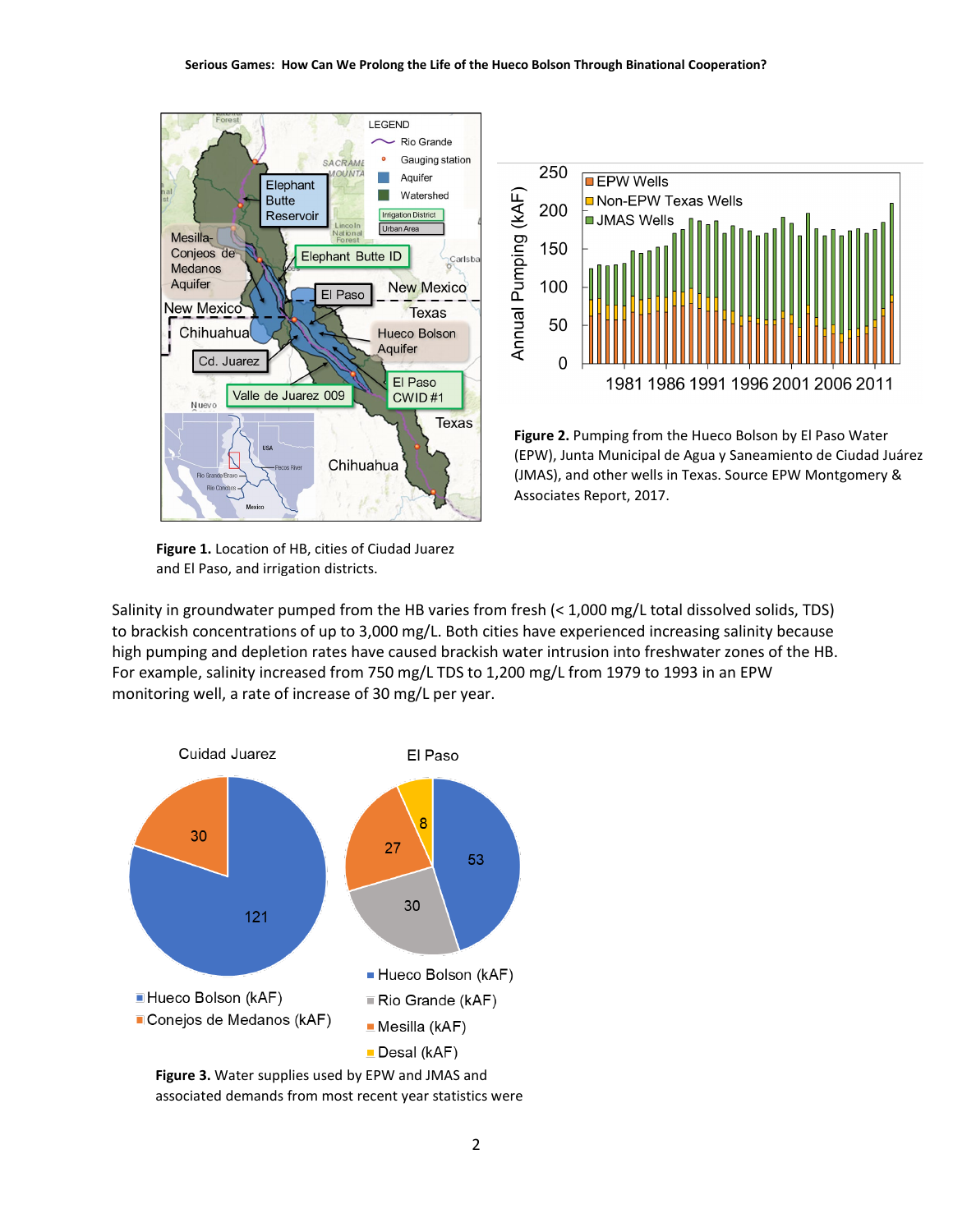Estimated volumes of freshwater in the HB range widely from 7.5 MAF to 15 MAF and for brackish water, up to 20 MAF. For the purpose of the Serious Game, we use the Heywood and Yager (2003) estimate of recoverable freshwater volume of 9 MAF as of 2003. According to the pumping information in Fig. 2 and using the five-year average of 184 kAF/yr to extrapolate to 2020, approximately 2.5 MAF of groundwater have been depleted from the HB since 2003, leaving about 6.5 MAF of recoverable fresh groundwater**.** Of course, there is considerable uncertainty in these numbers, but we use our "best estimate" for the Serious Game. Using the current rate of depletion of 155 kAF/yr and the recoverable freshwater volume estimate of 6.5 MAF, **the recoverable freshwater will be completely depleted in approximately 42 years.** Meeting drinking and other household needs for water for millions of people on both sides of the border are compelling reasons for stakeholders to identify affordable and effective solutions to aquifer depletion. Because the aquifer is shared between the US and MX, the problem of depletion is also shared; thus, the responsibility for the solutions also must be shared.

### **The Future with "Business as Usual"**

The baseline scenario is meant to set the stage for discussions by envisioning a future that assumes that urban populations and thus water demands will increase and there will be no significant change in policies that would slow depletion of the HB. Thus, it describes a future with "business as usual" (BAU). The BAU scenario spans a 50-year period (2020-2070) and is based on the following assumptions.

- Population will increase by 66% in Ciudad Juárez and 35% in El Paso, and per capita usage rates will remain the same, resulting in an average annual demand for Ciudad Juárez of 204 kAF/yr and El Paso of 141 kAF/yr over the 50-year period.
- Pumping from the HB will increase in proportion to the increase in total demand for the two cities.
- Water availability from Rio Grande-Rio Bravo for EPW will be reduced by 30% over the period due to climate change in the headwaters, resulting in a reduction of the availability from this source on the average, from 30,000 AF/yr to 21,000 AF/yr.
- Warmer temperatures will also impact water demand in cities, including a lengthening growing season by at least 4-6 weeks plus greater evapotranspiration (ET) from landscaping and outdoor green spaces due to higher temperatures, especially more days over 100 degrees F.
- Other users such as irrigators and rural residents who depend on domestic wells will use more groundwater for reasons mentioned above, plus to make up for reduced surface water supplies.
- Recharge from the river will also go down since flow in the river will go down and recharge from canals will go down as irrigation districts concrete line their ditches.
- Average salinity in groundwater pumped from the HB will increase from 500 mg/L to over 1,500 mg/L as TDS.
- Average groundwater levels in the HB will change at a rate equivalent to the depletion rate.

Sources of some of these assumptions and other sources of data for the baseline scenario are provided in Appendix C.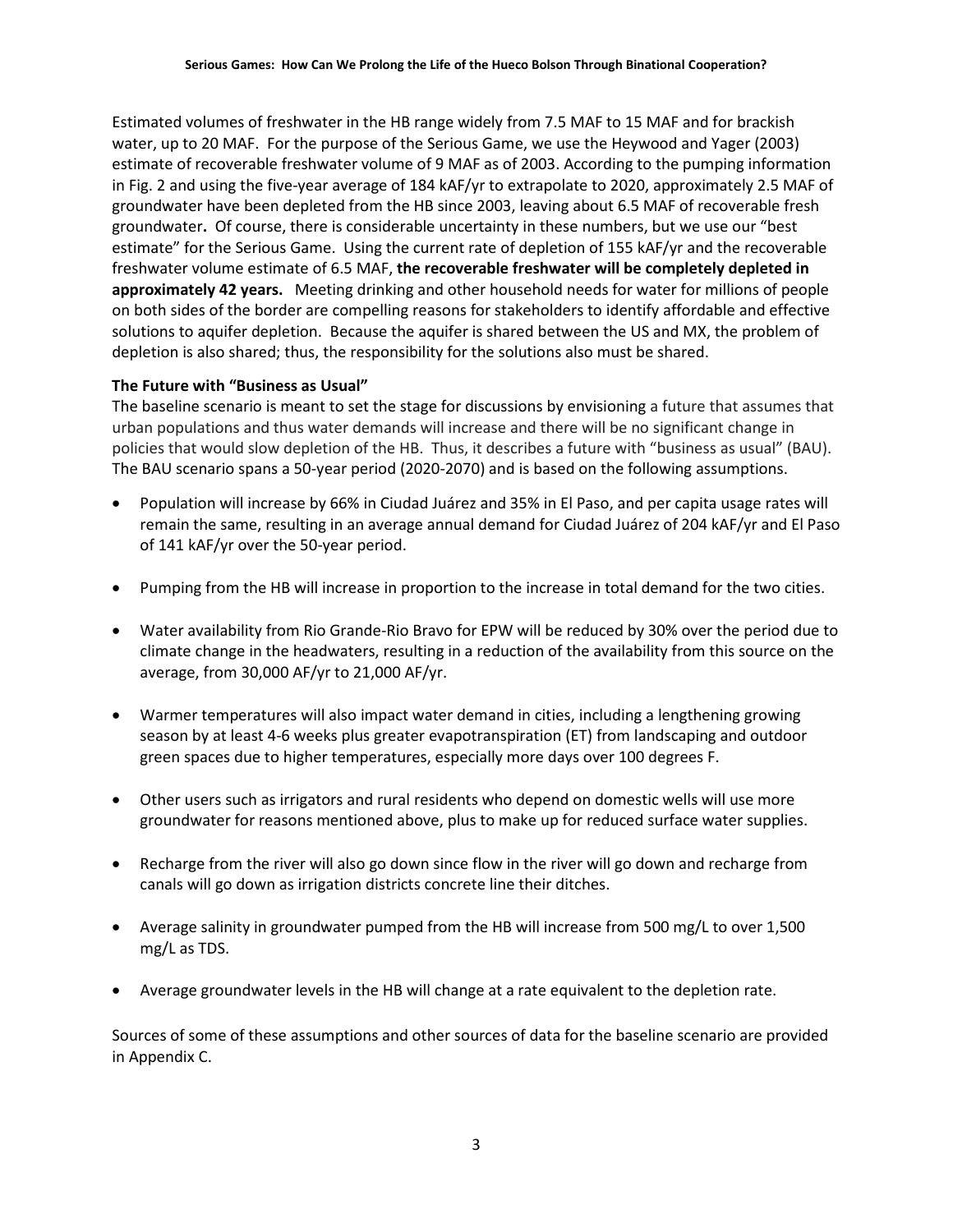We estimate the average annual pumping from the HB over the next 50 years under the BAU scenario will be 242 kAF/yr (CJ 164 kAF/yr, EP 63 kAF/yr, and other users 14kAF/yr). Fig. 4 shows the resulting



**Figure 4.** Change in recoverable freshwater in storage and cumulative change in average groundwater elevations since the base year of 2020.

change in recoverable fresh groundwater in storage over time. The resulting average annual depletion rate for the BAU scenario is 209 kAF/yr (includes recharge of 33 kAF/yr on the average). Given this depletion rate and the recoverable freshwater volume estimate of 6.5 MAF, the recoverable freshwater would be completely depleted in 31 years.

Complete depletion of recoverable freshwater in the HB would mean that the aquifer can no longer support the water supply needs of users. Furthermore, the negative impacts of depletion could affect users well before complete depletion. Fig. 4 also shows the projected change in groundwater elevations over time, another 160 ft drop over the 50-yr period. Cones of depression around wells could

increase faster than the average, resulting in depths to groundwater substantially greater than 160 ft. Changes in groundwater depths of this magnitude could result in water levels dropping below the well intake, necessitating either abandonment or drilling deeper wells. Regardless, pumping costs will grow substantially throughout the 50-yr period as a result of energy costs growing by as much as 50% over the same time period.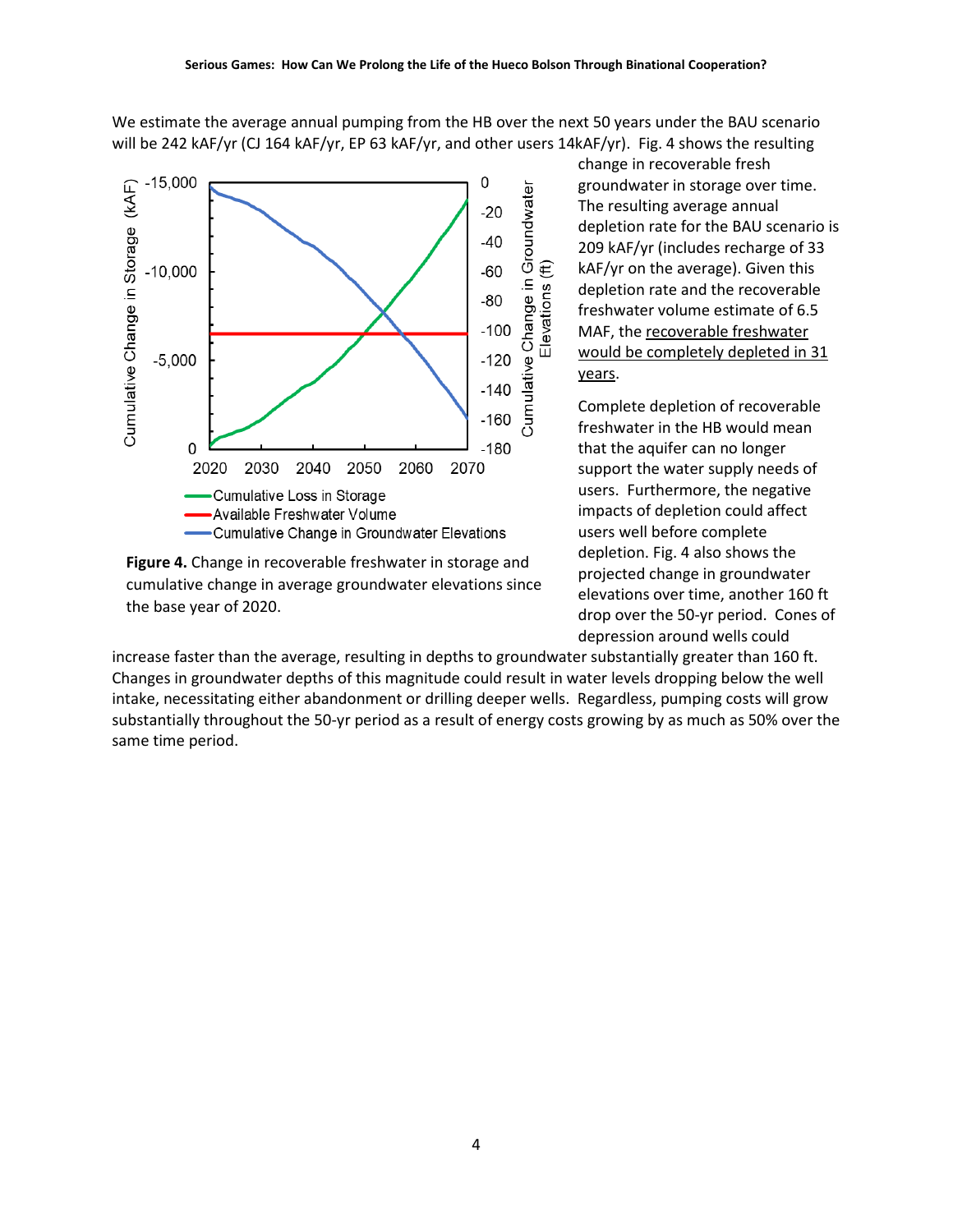# **Session 2. Brainstorming Solutions**

Session 2 will occur five days after Session 1 to brainstorm: 1) What are possible targets for reducing the rate of depletion, and 2) What options can be identified for technologies, policies, and broader approaches that could be considered to meet those targets? The objective of this session is to brainstorm ideas, not to come up with a single solution. Session 2 will be carried out in small group discussions comprised of the same participants from Session 1. The results from these discussions will form the basis for the municipal and industrial (M&I) stakeholders to fine tune these into a binational strategy in Round 2, in early 2021.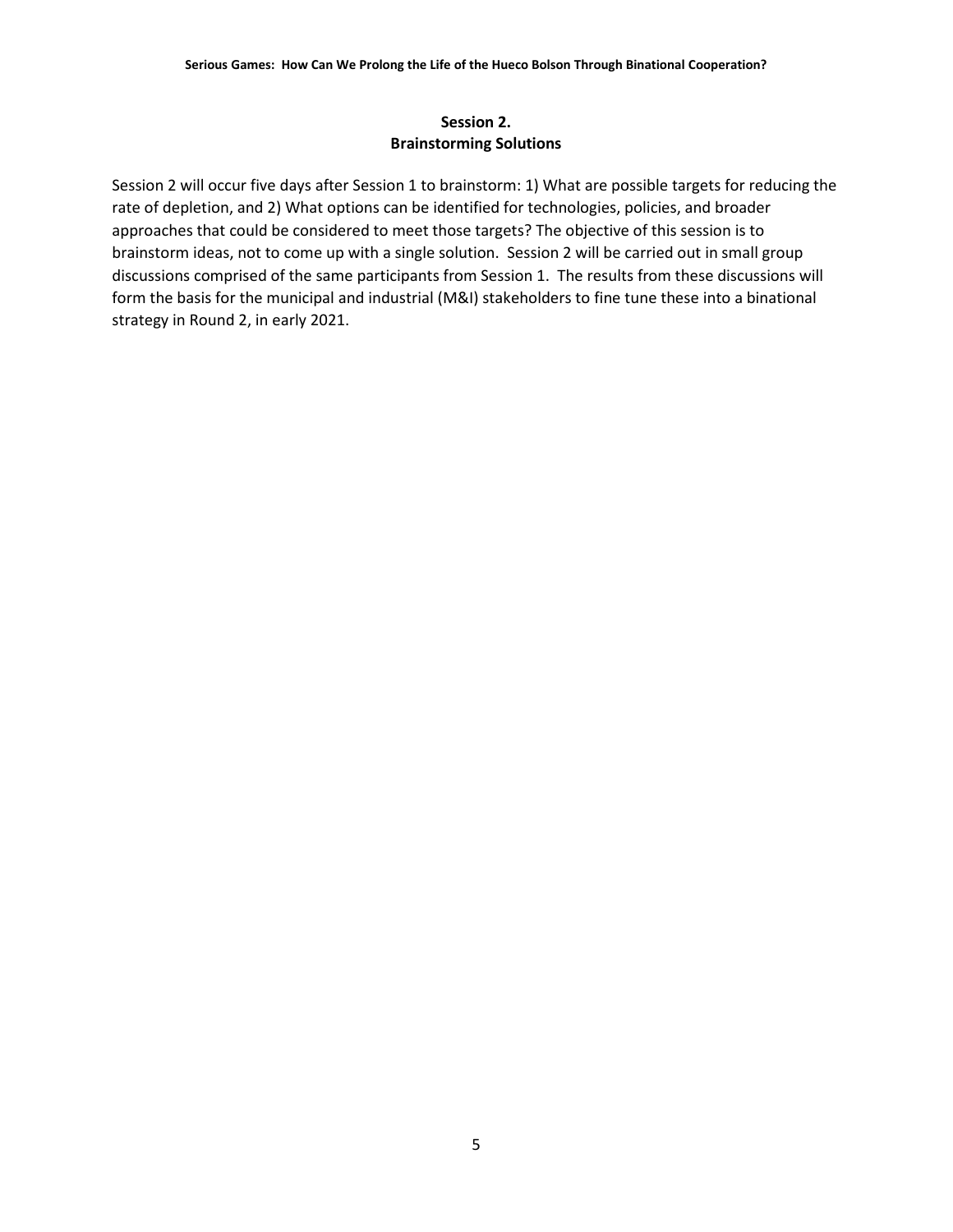| Table A1. Examples of invited participants by sector and country. |                               |                      |  |
|-------------------------------------------------------------------|-------------------------------|----------------------|--|
| <b>Sector</b>                                                     | <b>US</b>                     | МX                   |  |
| Large municipal utilities                                         | EPW                           | <b>JMAS</b>          |  |
| Small municipal utilities                                         | LVWD                          | Zaragoza             |  |
|                                                                   | Horizon                       | Praxidis G. Guerrero |  |
|                                                                   | Fabens                        | Guadalupe            |  |
|                                                                   | Tornillo                      |                      |  |
| Industrial and/or large users                                     | EPE                           | Electrolux           |  |
|                                                                   | Western Refining              | CONCANACO            |  |
|                                                                   | Ft. Bliss                     | <b>CMIC</b>          |  |
|                                                                   | Borden/Eagle Brand            | <b>CANACINTRA</b>    |  |
|                                                                   | <b>UTEP</b>                   | CANACO               |  |
|                                                                   | <b>EPISD</b>                  |                      |  |
| Agricultural and rural users                                      | <b>EP Irrigation District</b> | Valle de Juarez #9   |  |
|                                                                   | Individual farmers            | Individual farmers   |  |
|                                                                   | Domestic wells                | Domestic wells       |  |
| Government agencies                                               | <b>IBWC</b>                   | <b>CILA</b>          |  |
|                                                                   | <b>BoR</b>                    | <b>CONAGUA</b>       |  |
|                                                                   | EPA                           | <b>JCAS</b>          |  |
|                                                                   | <b>USGS</b>                   | PROTECCION CIVIL     |  |
|                                                                   | <b>TWDB</b>                   | <b>CFE</b>           |  |
|                                                                   | <b>TCEQ</b>                   |                      |  |

# **APPENDIX**

### **Appendix B. Supporting Information for the Baseline Scenario**

**Table A2.** Recharge Components of the Hueco Bolson

**Appendix A. Workshop Participants**

| <b>Recharge Component</b>    | Annual<br>Recharge<br>(kAF) |
|------------------------------|-----------------------------|
| Mountain front               | 9                           |
| Lateral inflow from          | n                           |
| Tularosa basin               |                             |
| <b>Engineered artificial</b> | 6                           |
| recharge                     |                             |
| Seepage from Rio             | 1                           |
| Grande channel               |                             |
| Leakage from irrigation      | 17                          |
| & return flow canals         |                             |
| Total                        | 33                          |



**Figure A1.** Groundwater elevations in feet above sea level (a.s.l.) in Texas Water Development Board State Well Number 4913301, located near Biggs Field, El Paso, TX.